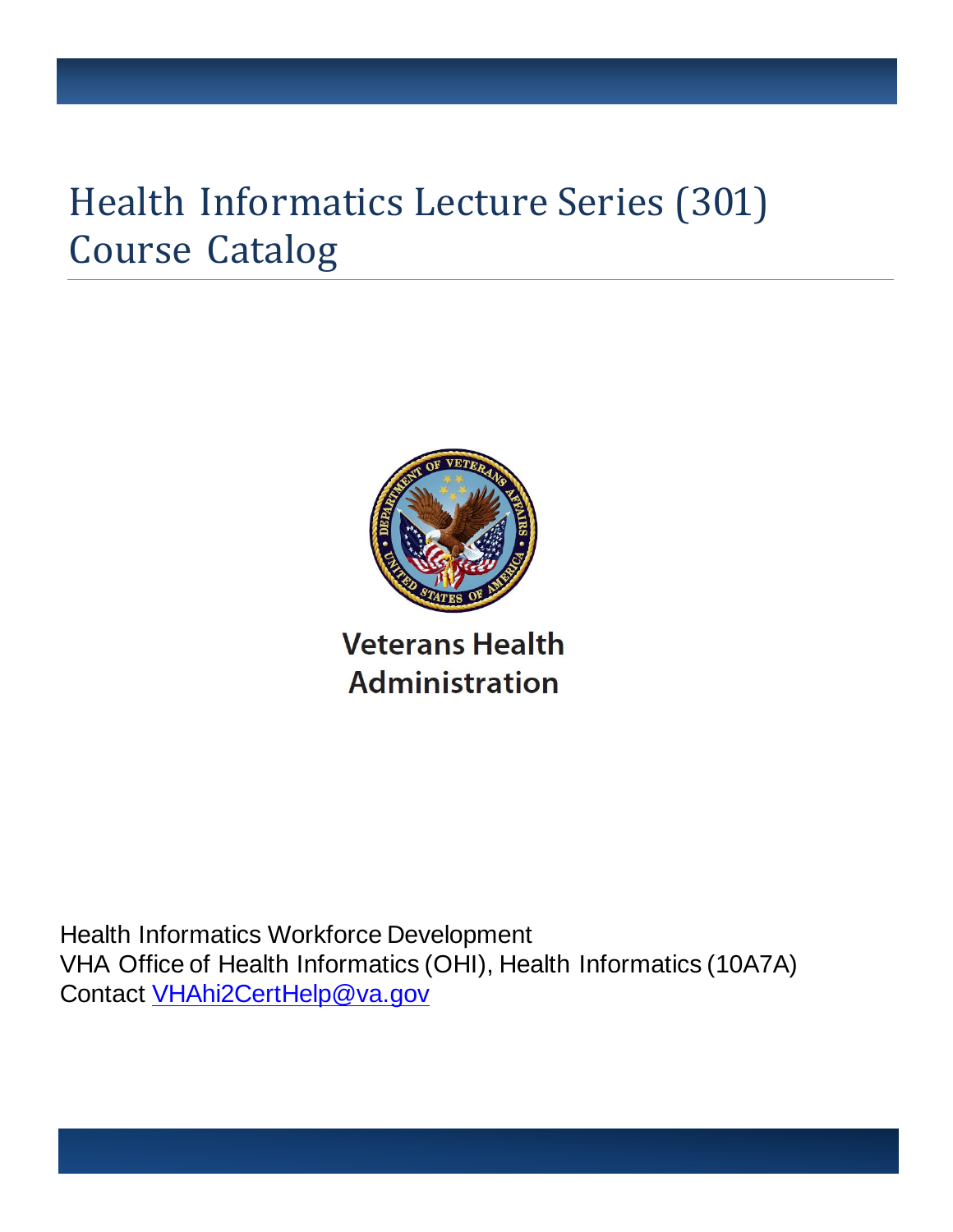To register for the entire HI 301 Lecture Series, click [HERE](https://hcm03.ns2cloud.com/sf/learning?destUrl=https%3a%2f%2fva%2dhcm03%2ens2cloud%2ecom%2flearning%2fuser%2fdeeplink%5fredirect%2ejsp%3flinkId%3dCURRICULA%26qualID%3dEES%2d019%26fromSF%3dY&company=VAHCM03)

Individual lectures may be accessed directly in TMS by clicking on the course title.

## Fundamentals

TMS ID 11268

#### *[Introduction to Clinical Informatics](https://hcm03.ns2cloud.com/sf/learning?destUrl=https%3a%2f%2fva%2dhcm03%2ens2cloud%2ecom%2flearning%2fuser%2fdeeplink%5fredirect%2ejsp%3flinkId%3dITEM%5fDETAILS%26componentID%3d11268%26componentTypeID%3dVA%26revisionDate%3d1321452360000%26fromSF%3dY&company=VAHCM03)* **Homer Warner, MD, PhD, FACMI**

This lecture provides an overview and introduction to the concept of "informatics" and the field of clinical informatics, as well as a review of key turning points in the evolution of the field from the perspective of one of the pioneers of clinical informatics.

Learning Objectives:

- Recognize <sup>a</sup> definition of "informatics"
- Recognize that <sup>a</sup> primary focus of the domain of Clinical Informatics is to facilitate the understanding and care of patients.
- Identify examples of information gathering, information manipulation, information storage and retrieval, and information classification

TMS ID 9816

This presentation provides an overview of the U.S. Health System, highlighting the unique aspects of the health-related services provided to Veterans by the Department of Veterans Affairs.

Learning Objectives:

- Identify Individual and Population Health Determinants
- Recognize VA Perspective on "The Health System"
- Classify Health System Domains
- Map Data and Information Flows
- Discuss Health Economics and Financing
- Inform about U.S. Health Reform

#### *[History](https://hcm03.ns2cloud.com/sf/learning?destUrl=https%3a%2f%2fva%2dhcm03%2ens2cloud%2ecom%2flearning%2fuser%2fdeeplink%5fredirect%2ejsp%3flinkId%3dITEM%5fDETAILS%26componentID%3d9041%26componentTypeID%3dVA%26revisionDate%3d1291820460000%26fromSF%3dY&company=VAHCM03) of Health IT in the VA, 1955 to 2010* **Peter Groen, MPA** TMS ID 9041

This presentation provides an overview of the history of Health IT in the VA from 1955 to the present.

Learning Objectives:

- Recognize the IT systems introduced into the VA during the 1950s
- Recognize the importance of computers in the VA during the 1960s
- Recall IT advances that occurred in the VA during the 1970s
- Identify the purpose of DHCP in the VA
- Identify the purpose of VistA in the VA



#### *The Health [System](https://hcm03.ns2cloud.com/sf/learning?destUrl=https%3a%2f%2fva%2dhcm03%2ens2cloud%2ecom%2flearning%2fuser%2fdeeplink%5fredirect%2ejsp%3flinkId%3dITEM%5fDETAILS%26componentID%3d9816%26componentTypeID%3dVA%26revisionDate%3d1311784140000%26fromSF%3dY&company=VAHCM03)* **Rob Kolodner, MD, FACMI**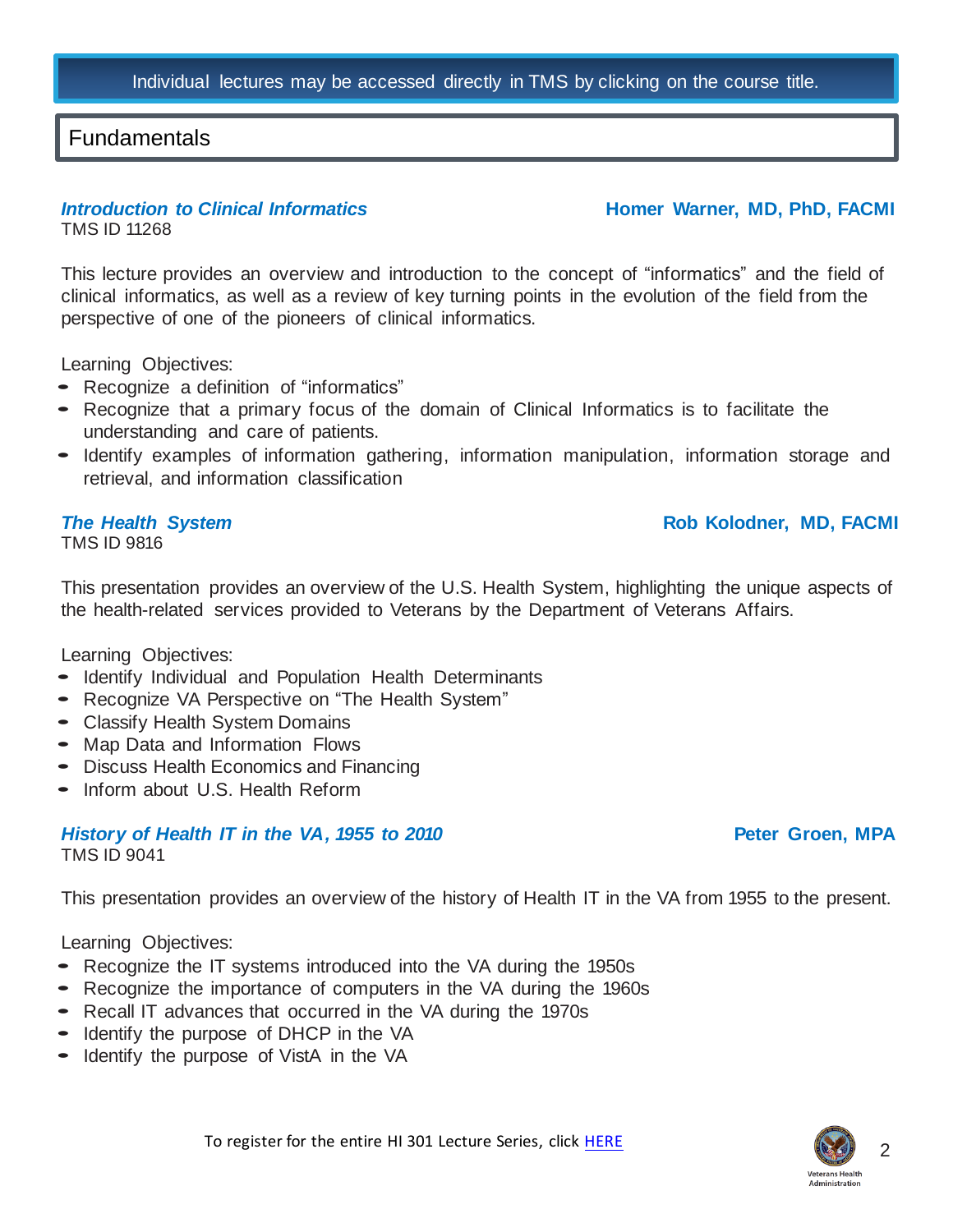#### Evidence Based Care

## *[Evidence Sources, Grading and Guidelines](https://hcm03.ns2cloud.com/sf/learning?destUrl=https%3a%2f%2fva%2dhcm03%2ens2cloud%2ecom%2flearning%2fuser%2fdeeplink%5fredirect%2ejsp%3flinkId%3dITEM%5fDETAILS%26componentID%3d11263%26componentTypeID%3dVA%26revisionDate%3d1321455660000%26fromSF%3dY&company=VAHCM03) David Atkins, MD, MPH*

TMS ID 11263

This presentation will review sources of clinical guidance that can be incorporated into Health Information Technology (HIT) applications, discuss key elements of evidence-based processes, and differentiate between "quality of evidence" and "strength of recommendations."

Learning Objectives

- Identify different sources of evidence to include in decision support
- Recognize criteria for evidence-based guidelines
- Compare two leading systems for evaluating quality of evidence (U.S. Preventive Services Task Force (USPSTF) and Grading of Recommendations Assessment, Development and Evaluation (GRADE))
- Discuss the relationship between strength of evidence and strength of recommendation

#### *[Implementation](https://hcm03.ns2cloud.com/sf/learning?destUrl=https%3a%2f%2fva%2dhcm03%2ens2cloud%2ecom%2flearning%2fuser%2fdeeplink%5fredirect%2ejsp%3flinkId%3dITEM%5fDETAILS%26componentID%3d11266%26componentTypeID%3dVA%26revisionDate%3d1321457460000%26fromSF%3dY&company=VAHCM03) of Guidelines:* **David Bates, MD, MSc, FACMI** *Lessons Learned, Clinical Reflections* TMS ID 11266

The purpose of this presentation is to discuss some of the benefits of, and issues with, computerization of clinical guidelines.

Learning Objectives

- Identify the keys to success in computerizing a clinical quideline
- Recognize the types of conditions amenable to computerization
- Recall some of the pitfalls of guideline implementation
- Identify the main issues which arise once multiple guidelines are in place

#### *[Knowledge-Based](https://hcm03.ns2cloud.com/sf/learning?destUrl=https%3a%2f%2fva%2dhcm03%2ens2cloud%2ecom%2flearning%2fuser%2fdeeplink%5fredirect%2ejsp%3flinkId%3dITEM%5fDETAILS%26componentID%3d11269%26componentTypeID%3dVA%26revisionDate%3d1319736420000%26fromSF%3dY&company=VAHCM03) Decision-Support Systems for* **Mary K. Goldstein, MD** *Implementing Clinical Practice Guidelines* TMS ID 11269

This presentation describes how knowledge-based systems designed to assist health professionals in care management can be developed. In addition, it will provide an understanding of implementing, evaluating, and maintaining a knowledge-based Clinical Decision Support tool, and how guidelines may be implemented as clinical algorithms.

- Distinguish the following information types
- Individual patient data vs. general clinical knowledge
- Identify steps to encoding knowledge of clinical practice guidelines
- Recall design choices for implementing Clinical Decision Support (CDS)
- Recognize methods of evaluation at several steps of development of CDS

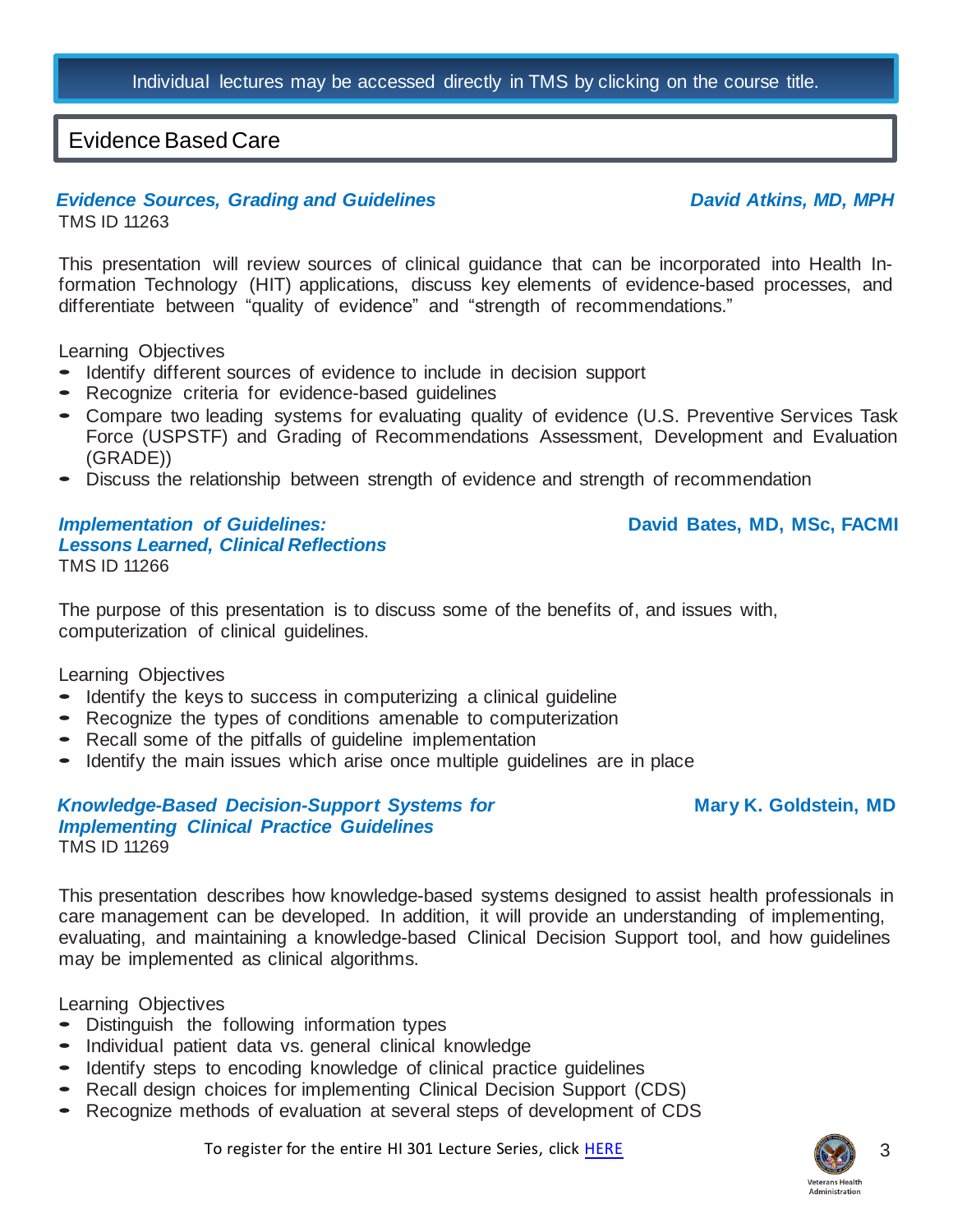### Clinical Workflow Analysis, Process Redesign and Quality Improvement

# *Methods of [Workflow](https://hcm03.ns2cloud.com/sf/learning?destUrl=https%3a%2f%2fva%2dhcm03%2ens2cloud%2ecom%2flearning%2fuser%2fdeeplink%5fredirect%2ejsp%3flinkId%3dITEM%5fDETAILS%26componentID%3d11271%26componentTypeID%3dVA%26revisionDate%3d1321457820000%26fromSF%3dY&company=VAHCM03) Analysis* **Laurie L. Novak, PhD, MHSA**

TMS ID 11271

This presentation provides an introduction and historical perspective on the study of work; discusses how workflow analysis can improve the outcome of healthcare processes; and describes methods of data collection and analysis.

Learning Objectives

- Identify benefits of workflow analysis in healthcare
- Recognize four perspectives to workflow analysis

# *Principles of Workflow [Re-engineering](https://hcm03.ns2cloud.com/sf/learning?destUrl=https%3a%2f%2fva%2dhcm03%2ens2cloud%2ecom%2flearning%2fuser%2fdeeplink%5fredirect%2ejsp%3flinkId%3dITEM%5fDETAILS%26componentID%3d11274%26componentTypeID%3dVA%26revisionDate%3d1321458180000%26fromSF%3dY&company=VAHCM03)* **Mike Davies, MD, FACP**

TMS ID 11274

The purpose of this training is to introduce you to the "why" and the "how" of system improvement; describe "How to think" about re-engineering workflow; and discuss the steps necessary for an organized approach to re-engineering workflow to create high-reliability systems.

Learning Objectives

- Recall two Veterans Health Administration goals that facilitate system improvement
- Recognize the elements of VA-TAMMCS (Vision, Analysis, Team, Aim, Map, Measure, Change, Sustain/Spread)
- Identify tools and components of the VA Improvement Framework
- Identify principles for building reliable and sustainable processes

## *Principles and Practices* TMS ID 11275

*Quality [Improvement](https://hcm03.ns2cloud.com/sf/learning?destUrl=https%3a%2f%2fva%2dhcm03%2ens2cloud%2ecom%2flearning%2fuser%2fdeeplink%5fredirect%2ejsp%3flinkId%3dITEM%5fDETAILS%26componentID%3d11275%26componentTypeID%3dVA%26revisionDate%3d1321462440000%26fromSF%3dY&company=VAHCM03)* **Rosemary Kennedy, PhD, RN, MBA, FAAN**

The purpose of this training is to provide an introduction to quality improvement, the principles and practices that are pertinent from a health informatics perspective, and review the foundation of quality improvement, the national landscape, and the implications for the electronic health record.

- Recognize at least one common model for Quality Improvement
- Identify national drivers for Quality Improvement in healthcare
- Recall examples of tools useful for measuring compliance with quality standards
- Identify the role of electronic medical records in healthcare quality improvement

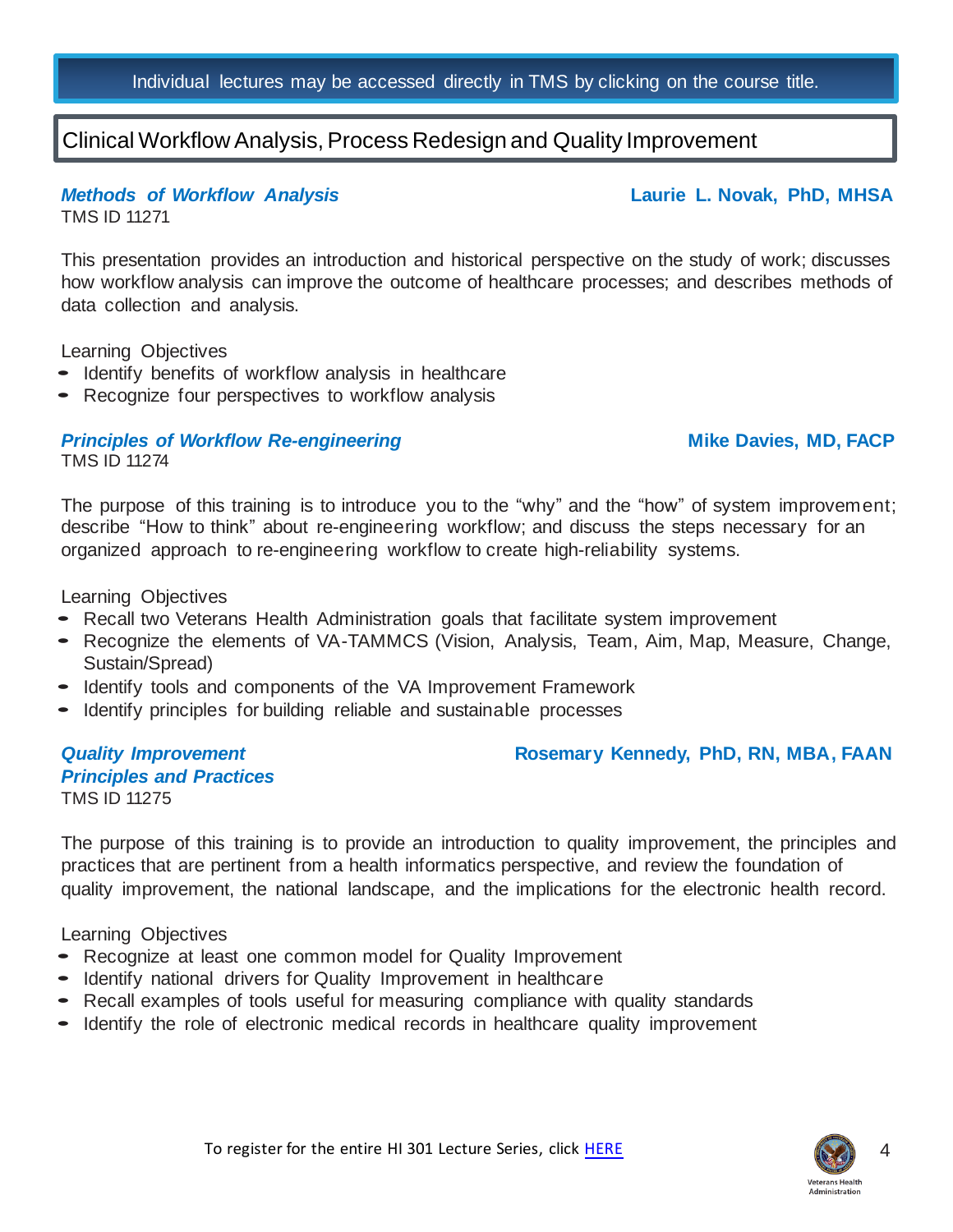## Human Factors Engineering

*Human Computer Interaction* TMS ID 11272

*[Models, Theories and Practices of](https://hcm03.ns2cloud.com/sf/learning?destUrl=https%3a%2f%2fva%2dhcm03%2ens2cloud%2ecom%2flearning%2fuser%2fdeeplink%5fredirect%2ejsp%3flinkId%3dITEM%5fDETAILS%26componentID%3d11272%26componentTypeID%3dVA%26revisionDate%3d1321462620000%26fromSF%3dY&company=VAHCM03)* **Vimla L. Patel, PhD, DSc, FRSC, FACMI**

This module provides an overview of some of the theories and methods in human factors and Human Computer Interaction (HCI) as they relate to healthcare practice.

Learning Objectives

- Recall principles and approaches useful in capturing human aspects of Human Computer Interaction (HCI)
- Identify problems that may arise if human dimension is not considered during design and implementation of health care technology
- Recognize why cognitive, social, and engineering principles are necessary for effective and safe interaction with technology

#### *Human Computer Interaction [Evaluation,](https://hcm03.ns2cloud.com/sf/learning?destUrl=https%3a%2f%2fva%2dhcm03%2ens2cloud%2ecom%2flearning%2fuser%2fdeeplink%5fredirect%2ejsp%3flinkId%3dITEM%5fDETAILS%26componentID%3d11265%26componentTypeID%3dVA%26revisionDate%3d1321466460000%26fromSF%3dY&company=VAHCM03)* **Peter Elkin, MD, MACP, FACMI** *Usability Testing, Study Design and Methods* TMS ID 11265

The purpose of this training is to discuss why Human Factors Engineering is important for safe and effective clinical systems and to learn the usability methodology and how to develop and run a usability study.

Learning Objectives

- Identify what can be learned from the results of <sup>a</sup> usability study
- Recall methodologies for assessing usability that can be applied to the development of clinical systems
- Recognize the components and steps involved in running a usability study
- Recognize when usability testing should not be used
- Recognize the linkage between patient safety and usable systems

#### *Interface Design [Standards](https://hcm03.ns2cloud.com/sf/learning?destUrl=https%3a%2f%2fva%2dhcm03%2ens2cloud%2ecom%2flearning%2fuser%2fdeeplink%5fredirect%2ejsp%3flinkId%3dITEM%5fDETAILS%26componentID%3d11267%26componentTypeID%3dVA%26revisionDate%3d1321468260000%26fromSF%3dY&company=VAHCM03) and Principles* **Nancy Staggers, PhD, RN, FAAN** TMS ID 11267

The purpose of this training is to give students an appreciation of issues in interface design and provide guidance for developing and evaluating user interfaces.

Learning Objectives

- Identify the four elements that comprise the definition of usability
- Recall two current issues with interface design in health devices or applications
- Recognize heuristics that are useful for interface design and usability

To register for the entire HI 301 Lecture Series, click [HERE](https://hcm03.ns2cloud.com/sf/learning?destUrl=https%3a%2f%2fva%2dhcm03%2ens2cloud%2ecom%2flearning%2fuser%2fdeeplink%5fredirect%2ejsp%3flinkId%3dCURRICULA%26qualID%3dEES%2d019%26fromSF%3dY&company=VAHCM03) 5

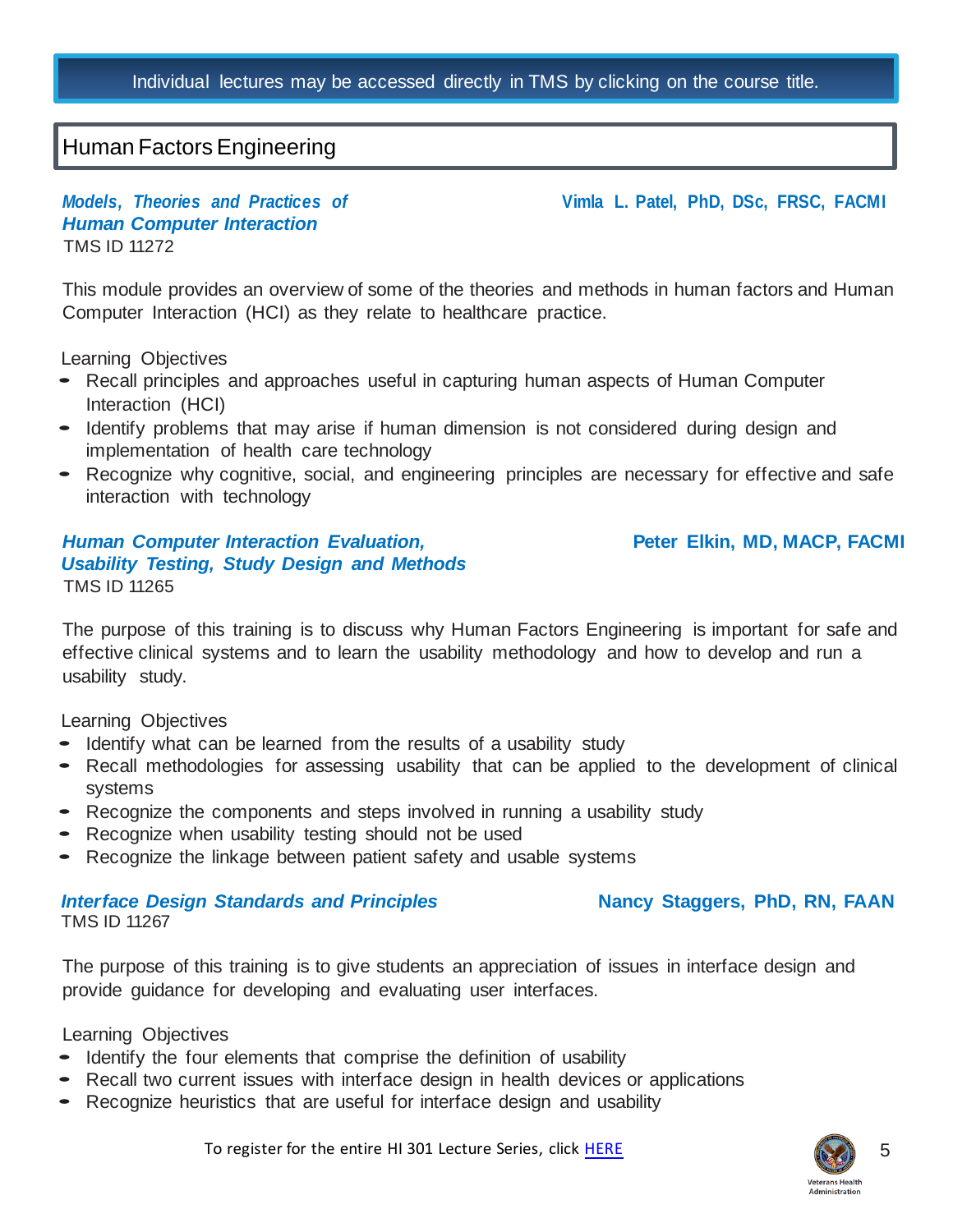#### Data Standards

#### *[SNOMED](https://hcm03.ns2cloud.com/sf/learning?destUrl=https%3a%2f%2fva%2dhcm03%2ens2cloud%2ecom%2flearning%2fuser%2fdeeplink%5fredirect%2ejsp%3flinkId%3dITEM%5fDETAILS%26componentID%3d12644%26componentTypeID%3dVA%26revisionDate%3d1327515420000%26fromSF%3dY&company=VAHCM03) Clinical Terms* **Keith Campbell, MD, PhD, FACMI**

TMS ID 12644

The purpose of this training is to understand the basic structure of SNOMED (Systematized Nomenclature of Medicine) CT (Clinical Terms), the benefits of that basic structure for representing and retrieving clinical data, and the governance structure of the organization that owns SNOMED CT.

- Recognize the change management features in the SNOMED CT data structures
- Recognize types of standard extensions to SNOMED CT
- Identify the organization that maintains SNOMED CT
- Recall the size of SNOMED CT by the number of concepts and relationships it holds
- Identify at least <sup>5</sup> domains available within the scope of SNOMED CT

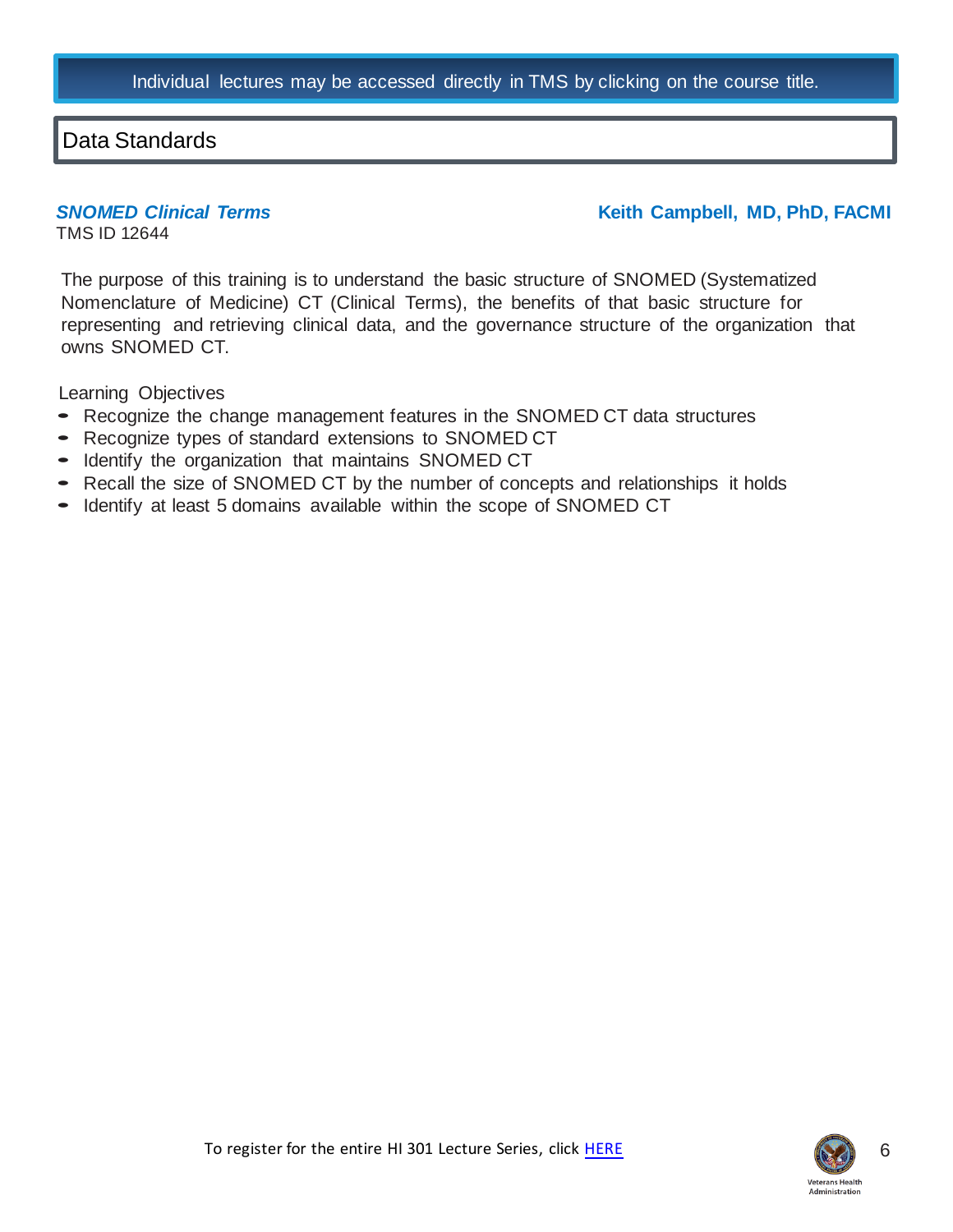## Clinical Decision Support

#### *A General [Introduction](https://hcm03.ns2cloud.com/sf/learning?destUrl=https%3a%2f%2fva%2dhcm03%2ens2cloud%2ecom%2flearning%2fuser%2fdeeplink%5fredirect%2ejsp%3flinkId%3dITEM%5fDETAILS%26componentID%3d9811%26componentTypeID%3dVA%26revisionDate%3d1311784560000%26fromSF%3dY&company=VAHCM03) to the Art and* **Randolph A. Miller, MD, FACMI** *Practice of Clinical Decision Support* TMS ID 9811

This presentation will introduce the viewer to the general topic of Clinical Decision Support or CDS.

Learning Objectives

- Identify situations where CDS might be helpful
- Recognize situations where installed CDS is not particularly helpful, or may require improvement
- Recognize that the key to all good informatics is end-user feedback, acted upon in <sup>a</sup> timely manner to guide system evolution

#### *Clinical [Decision](https://hcm03.ns2cloud.com/sf/learning?destUrl=https%3a%2f%2fva%2dhcm03%2ens2cloud%2ecom%2flearning%2fuser%2fdeeplink%5fredirect%2ejsp%3flinkId%3dITEM%5fDETAILS%26componentID%3d9931%26componentTypeID%3dVA%26revisionDate%3d1314190680000%26fromSF%3dY&company=VAHCM03) Support at the Point of Care:* **Clayton Curtis, MD, PhD** *The View from 50,000 Feet* TMS ID 9931

This presentation will describe the challenge of scoping the terms "Clinical Decision Support" (CDS) and "Point of Care". In addition it will recognize the type of Clinical Decision Support being delivered in clinical software applications that you may encounter.

Learning Objectives

- Present <sup>a</sup> spectrum of types of "Clinical Decision Support"
- Provide illustrative examples of their application
- Establish <sup>a</sup> foundation for <sup>a</sup> more detailed examination of CDS modalities

*[Decision](https://hcm03.ns2cloud.com/sf/learning?destUrl=https%3a%2f%2fva%2dhcm03%2ens2cloud%2ecom%2flearning%2fuser%2fdeeplink%5fredirect%2ejsp%3flinkId%3dITEM%5fDETAILS%26componentID%3d9946%26componentTypeID%3dVA%26revisionDate%3d1314785760000%26fromSF%3dY&company=VAHCM03) Support for Quality Care* **Brent C. James, MD, M Stat, FACPE**

TMS ID 9946

This presentation will assist the learner in understanding health information technology (HIT), including clinical decision support, as tools whose primary purpose is to support clinical care delivery: "The best medical outcome at the lowest necessary cost."

Learning Objectives

- List <sup>2</sup> key principles that underlie effective clinical decision support, with implications and examples
- Lay out <sup>a</sup> hierarchy of HIT decision support tools
- Outline how HIT decision support tools interact with clinical workflows



7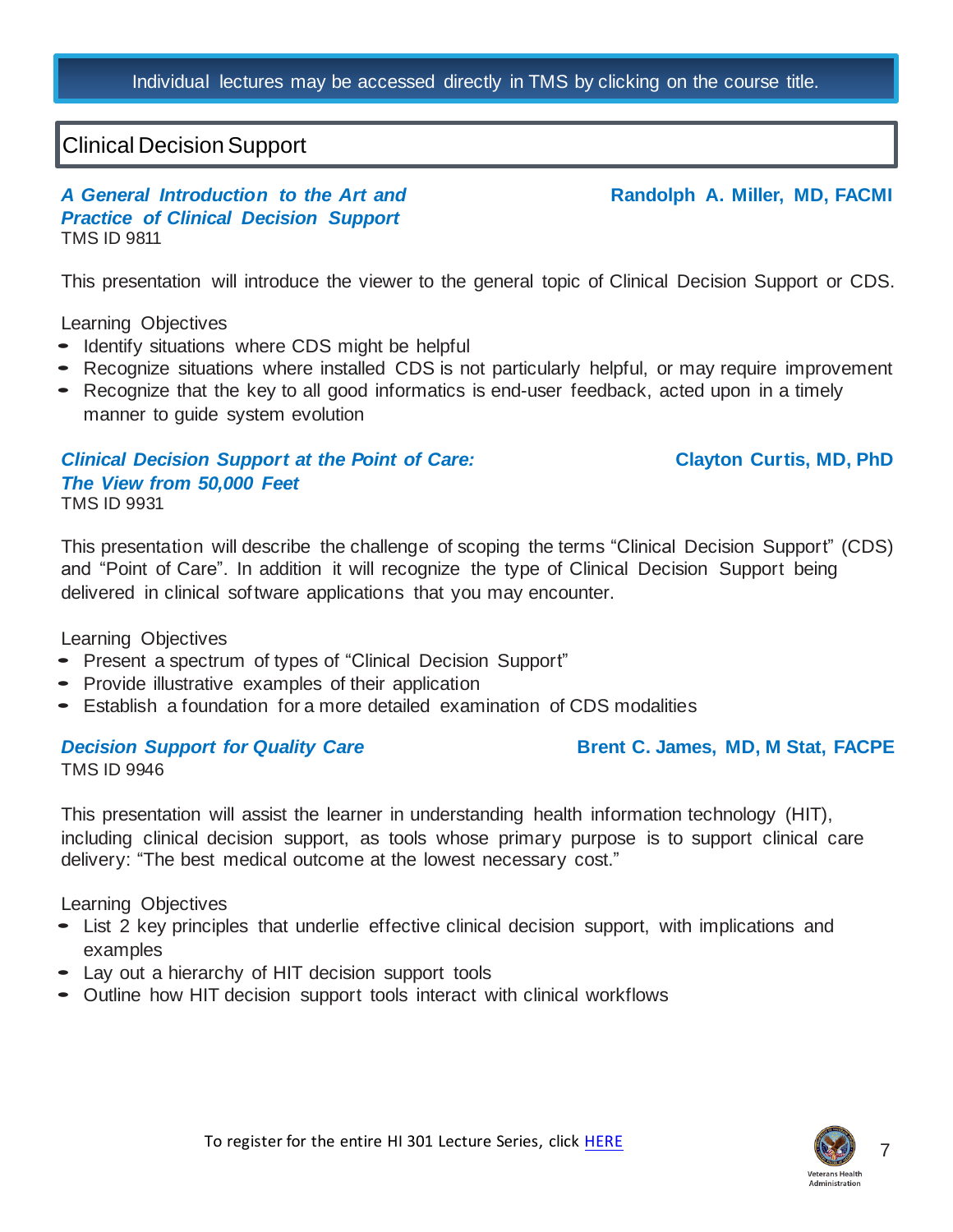#### *[Algorithms](https://hcm03.ns2cloud.com/sf/learning?destUrl=https%3a%2f%2fva%2dhcm03%2ens2cloud%2ecom%2flearning%2fuser%2fdeeplink%5fredirect%2ejsp%3flinkId%3dITEM%5fDETAILS%26componentID%3d9928%26componentTypeID%3dVA%26revisionDate%3d1314191580000%26fromSF%3dY&company=VAHCM03) in Clinical Decision Support* **Peter Haug, MD, FACMI** TMS ID 9928

This presentation will introduce you to the algorithms and approaches used in this field as well as the software environment in which these kinds of tools can be most effectively implemented.

Learning Objectives

- Describe key aspects of the software environment required for CDS
- Demonstrate familiarity with CDS workflows
- Recognize two families of CDS algorithms: Rule-based CDS approaches and Probabilistic CDS approaches
- Describe some recurring challenges for implementers and users of CDS systems

#### **Knowledge [Representation](https://hcm03.ns2cloud.com/sf/learning?destUrl=https%3a%2f%2fva%2dhcm03%2ens2cloud%2ecom%2flearning%2fuser%2fdeeplink%5fredirect%2ejsp%3flinkId%3dITEM%5fDETAILS%26componentID%3d9949%26componentTypeID%3dVA%26revisionDate%3d1314785460000%26fromSF%3dY&company=VAHCM03) Keith Campbell, MD, PhD, FACMI**

TMS ID 9949

This presentation will provide the learner an introduction to knowledge representation covering three basic areas: historical perspectives, representative categories and development practicalities.

Learning Objectives

- Discuss the key historic foundations
- Explain the difference between intensional and extensional meaning
- Recognize the difference between terminological knowledge and assertional knowledge
- Relate how SNOMED clinical terms can be bound to <sup>a</sup> language or terminology
- Identify how SNOMED binding within <sup>a</sup> rules engine can work to represent the assertional knowledge desired in knowledge representation

#### *Clinical [Decision](https://hcm03.ns2cloud.com/sf/learning?destUrl=https%3a%2f%2fva%2dhcm03%2ens2cloud%2ecom%2flearning%2fuser%2fdeeplink%5fredirect%2ejsp%3flinkId%3dITEM%5fDETAILS%26componentID%3d9927%26componentTypeID%3dVA%26revisionDate%3d1314190980000%26fromSF%3dY&company=VAHCM03) Support Tools in* **Curtis Anderson, MS** *VA's Computerized Patient Record System (CPRS)* TMS ID 9927

This presentation will provide an introduction and some detail about the clinical decision support tools available in VA's CPRS; notably, Notifications, Order Checks, and Clinical Reminders.

- List the tools and capabilities of the various decision support tools in the VA CPRS
- Discuss how these tools contribute to higher patient safety
- Describe the VA decision support tools' implementation, configuration and maintenance

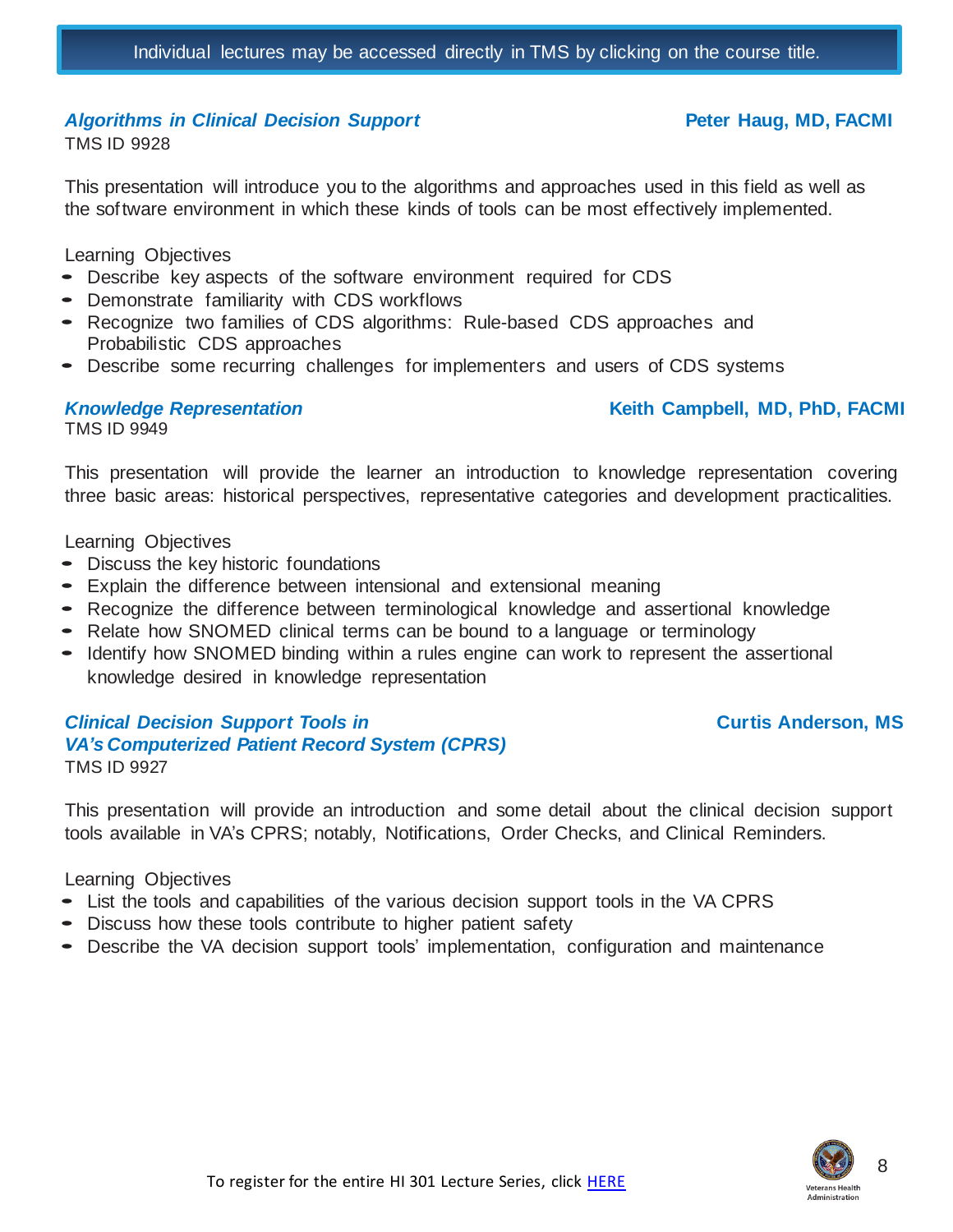#### *[Understanding and Resolving](https://hcm03.ns2cloud.com/sf/learning?destUrl=https%3a%2f%2fva%2dhcm03%2ens2cloud%2ecom%2flearning%2fuser%2fdeeplink%5fredirect%2ejsp%3flinkId%3dITEM%5fDETAILS%26componentID%3d11279%26componentTypeID%3dVA%26revisionDate%3d1321453980000%26fromSF%3dY&company=VAHCM03)* **James J. Cimino, MD FACMI, FACP** *Clinician Information Needs: A Problem Domain for Biomedical Informatics*  TMS ID 11279

Describe challenges and options for understanding information needs of practicing clinicians, and provide an example methodology using context-specific Infobuttons to meet those needs.

Learning Objectives

- Identify methods for studying clinical information need
- Recognize types of clinical information needs
- Recognize examples of intelligent links between clinical information systems and computerbased knowledge resources
- Recall at least one mechanism for linking Infobuttons in a clinical information system

#### *[Applying Quantitative Evidence to Make Patient Predictions](https://hcm03.ns2cloud.com/sf/learning?destUrl=https%3a%2f%2fva%2dhcm03%2ens2cloud%2ecom%2flearning%2fuser%2fdeeplink%5fredirect%2ejsp%3flinkId%3dITEM%5fDETAILS%26componentID%3d11261%26componentTypeID%3dVA%26revisionDate%3d1321452960000%26fromSF%3dY&company=VAHCM03)* **Mike Lincoln, MD, FACMI** TMS ID 11261

This presentation provides an understanding of how patient diagnostic probabilities are often misestimated and why these faulty estimates can occur, and demonstrates a method to calculate correct probabilities based on medical statistics.

Learning Objectives

- Recall three relevant heuristic errors
- Identify the mathematical equations for these essential concepts:
	- Population base rate (prevalence)
	- Test sensitivity and specificity
	- Predictive Value Positive (PVP) and Predictive Value Negative (PVN)
- Calculate predictive values

#### *Clinical Decision Support: [Emphasis](https://hcm03.ns2cloud.com/sf/learning?destUrl=https%3a%2f%2fva%2dhcm03%2ens2cloud%2ecom%2flearning%2fuser%2fdeeplink%5fredirect%2ejsp%3flinkId%3dITEM%5fDETAILS%26componentID%3d9945%26componentTypeID%3dVA%26revisionDate%3d1314785160000%26fromSF%3dY&company=VAHCM03) on Users* **J. Ben Davoren, MD, PhD** TMS ID 9945

This presentation will demonstrate the critical importance of user characteristics in the design, deployment, and utility of clinical decision support tools.

- Identify the role of the user
- Recognize important user characteristics
- Discuss effects of CDS systems' output on clinicians, patients and other user groups
- Recognize the broad scope of CDS' potential for multiple user types in <sup>a</sup> single disease state

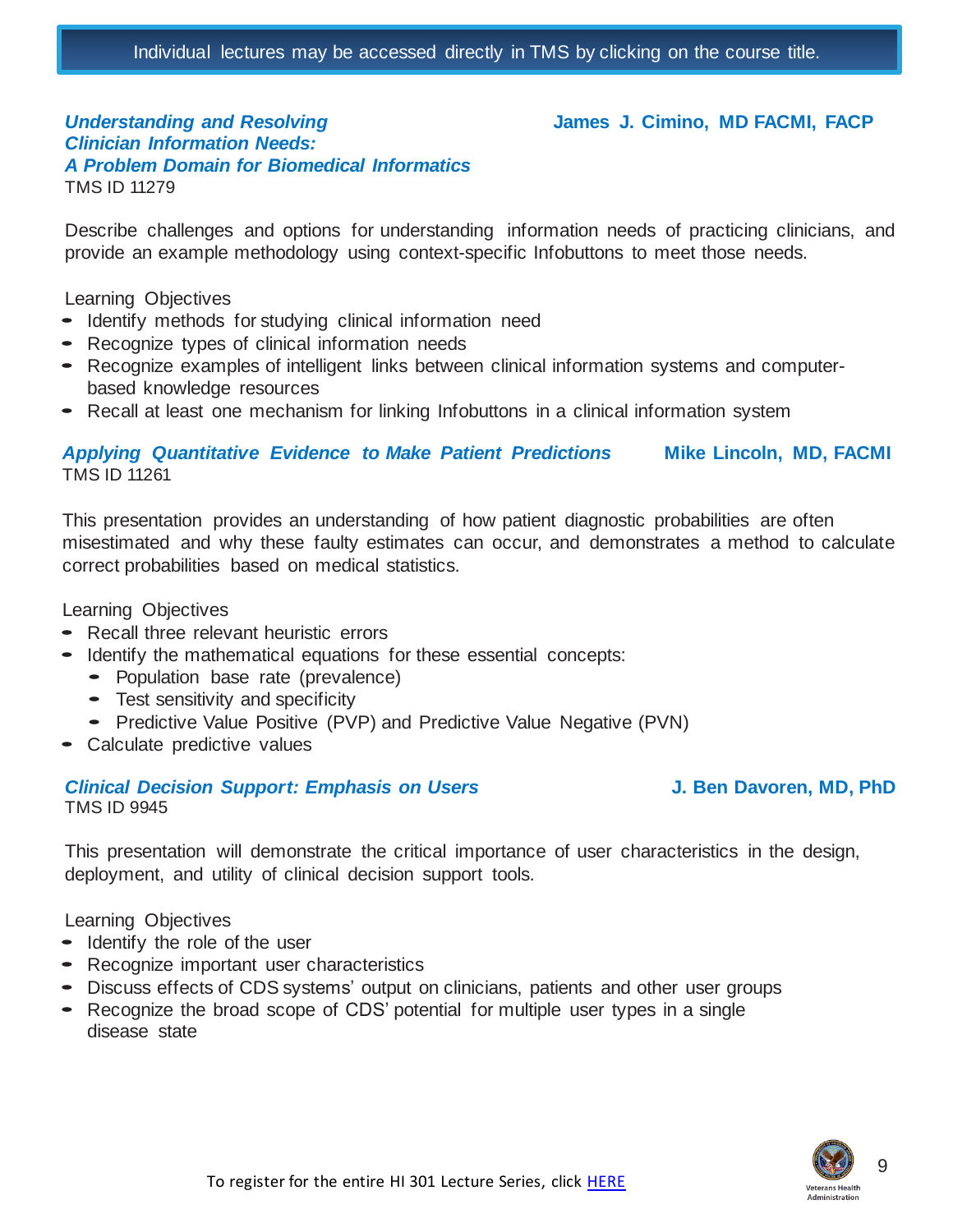#### *Legal and Ethical Issues [Related](https://hcm03.ns2cloud.com/sf/learning?destUrl=https%3a%2f%2fva%2dhcm03%2ens2cloud%2ecom%2flearning%2fuser%2fdeeplink%5fredirect%2ejsp%3flinkId%3dITEM%5fDETAILS%26componentID%3d9929%26componentTypeID%3dVA%26revisionDate%3d1314191280000%26fromSF%3dY&company=VAHCM03) to* **Randolph A. Miller, MD, FACMI** *Clinical Decision Support Systems* TMS ID 9929

This presentation will introduce the learner to software systems in care-providing institutions in a manner that poses no potential risks to patients, care providers, or institutions. It will also discuss what principles, practices, oversight mechanisms, and regulatory strategies can help increase the ethical and the legal goodness of management for such clinical care software systems.

Learning Objectives

- Recognize ethical and legal issues related to clinical informatics systems
- Acquire basic concepts underlying legal and ethical concerns
- Promote responsible use of software in your own clinical environment

#### *Enterprise [Governance](https://hcm03.ns2cloud.com/sf/learning?destUrl=https%3a%2f%2fva%2dhcm03%2ens2cloud%2ecom%2flearning%2fuser%2fdeeplink%5fredirect%2ejsp%3flinkId%3dITEM%5fDETAILS%26componentID%3d11262%26componentTypeID%3dVA%26revisionDate%3d1321454280000%26fromSF%3dY&company=VAHCM03) and* **Tonya Hongsermeier, MD, MBA**

*Organizational Structures for Clinical Knowledge Management* TMS ID 11262

This presentation provides training to understand how effective, well-aligned governance structures in healthcare systems can improve effectiveness of Clinical Knowledge Management programs.

Learning Objectives

- Recognize the attributes of an effective governance structure for Clinical Knowledge Management
- Recall the steps in the Clinical Knowledge Management lifecycle
- Identify approaches to building <sup>a</sup> Clinical Knowledge Management organization
- Identify the tools and processes that support effective team collaboration in Clinical Knowledge Management

#### *Addressing [Information](https://hcm03.ns2cloud.com/sf/learning?destUrl=https%3a%2f%2fva%2dhcm03%2ens2cloud%2ecom%2flearning%2fuser%2fdeeplink%5fredirect%2ejsp%3flinkId%3dITEM%5fDETAILS%26componentID%3d13218%26componentTypeID%3dVA%26revisionDate%3d1331044260000%26fromSF%3dY&company=VAHCM03) Needs with Clinical Decision* **Jerry Osheroff, MD, FACMI** *Support to Improve Care Delivery and Outcomes* TMS ID 13218

To present an action-oriented framework and approach for addressing information needs that arise during patient care delivery.

- Recognize components of the 'Clinical Decision Support (CDS) Five Rights' approach to measurably improving targeted outcomes with CDS
- Recognize pitfalls in <sup>a</sup> narrow approach to configuring CDS interventions
- Identify critical success factors forCDS programs that support information needs and information delivery for health care organizations

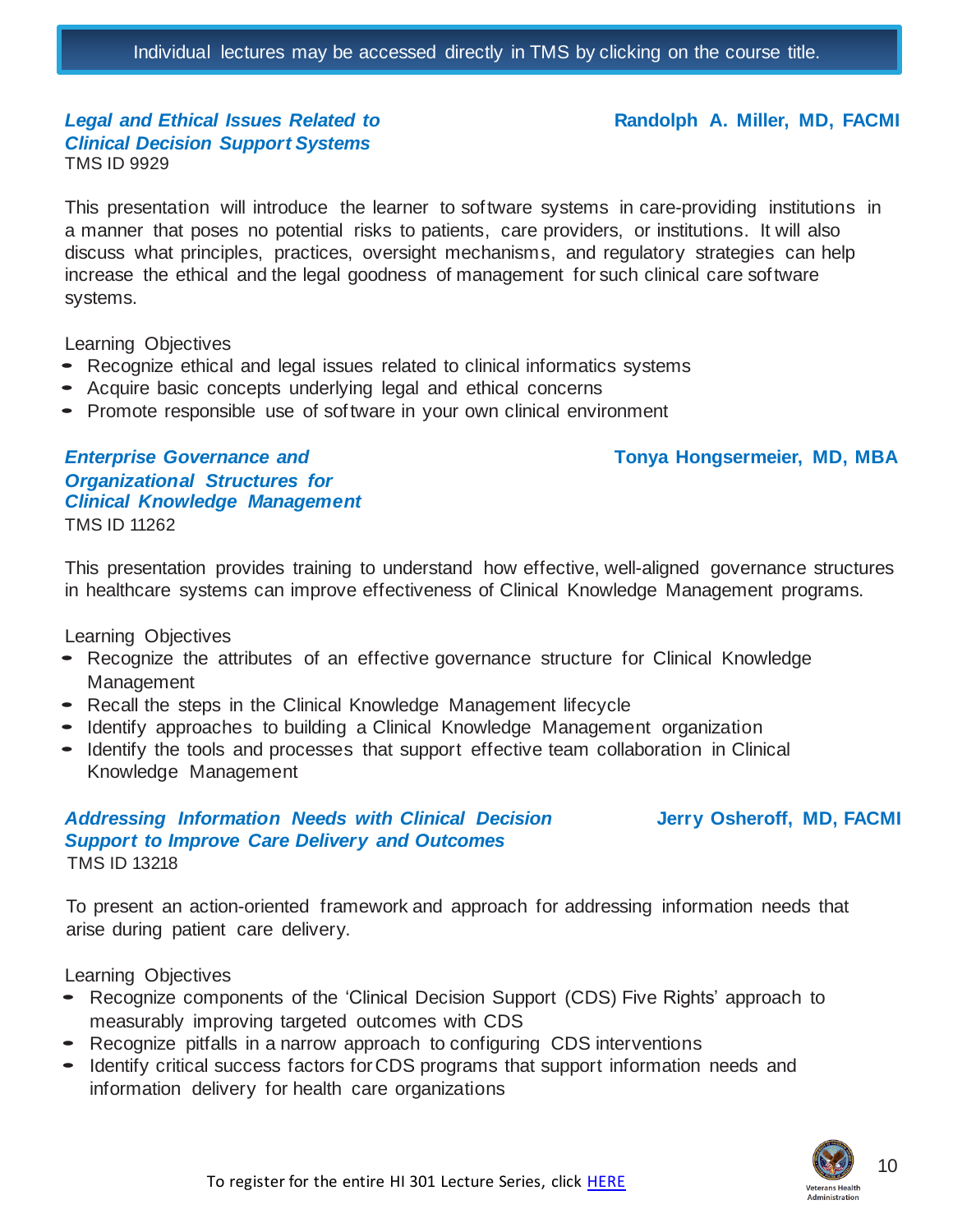#### Information System Lifecycle

*Acquiring a New [Clinical Information System:](https://hcm03.ns2cloud.com/sf/learning?destUrl=https%3a%2f%2fva%2dhcm03%2ens2cloud%2ecom%2flearning%2fuser%2fdeeplink%5fredirect%2ejsp%3flinkId%3dITEM%5fDETAILS%26componentID%3d13345%26componentTypeID%3dVA%26revisionDate%3d1331838420000%26fromSF%3dY&company=VAHCM03)* **Anita Ground, PhD, RN, BC, MBA** *First Steps* TMS ID 13345

The purpose of this training is to communicate recommended components of clinical system needs assessment, requirements documentation, and return on investment.

Learning Objectives

- Identify reasons why an organization would need to begin the process of acquiring <sup>a</sup> Clinical Information System (CIS)
- Identify methods that can be used to determine the requirements of a system
- Recognize components of the system lifecycle
- Identify important elements when considering the Return on Investment (ROI) of <sup>a</sup> clinical system

### *Overview of Clinical Systems [Implementation](https://hcm03.ns2cloud.com/sf/learning?destUrl=https%3a%2f%2fva%2dhcm03%2ens2cloud%2ecom%2flearning%2fuser%2fdeeplink%5fredirect%2ejsp%3flinkId%3dITEM%5fDETAILS%26componentID%3d13361%26componentTypeID%3dVA%26revisionDate%3d1331838900000%26fromSF%3dY&company=VAHCM03)* **Brian S. Mittman, PhD**

TMS ID 13361

This session provides an overview of the field of implementation science and its application to the planning and implementation of Health Information Technology systems.

Learning Objectives

- Recognize the key policy and practice foundations of implementation science
- Recognize the definition of implementation science and its key goals
- Identify key frameworks for designing and conducting implementation projects
- Identify key requirements for successful implementation

# *System Implementation*

*Bar Code Medication [Administration](https://hcm03.ns2cloud.com/sf/learning?destUrl=https%3a%2f%2fva%2dhcm03%2ens2cloud%2ecom%2flearning%2fuser%2fdeeplink%5fredirect%2ejsp%3flinkId%3dITEM%5fDETAILS%26componentID%3d12832%26componentTypeID%3dVA%26revisionDate%3d1329487680000%26fromSF%3dY&company=VAHCM03)* **Elizabeth A. Mims, MBA, BSN, RN, PMP**

TMS ID 12832

This session will focus on the lessons learned with implementing a clinical information system, Bar Code Medication Administration (BCMA), in the VA.

- Cite reasons for system circumvention that impact the BCMA system
- Identify actions taken to optimize the use of BCMA
- Identify processes to assess workflow prior to implementing a clinical information system, such as **BCMA**

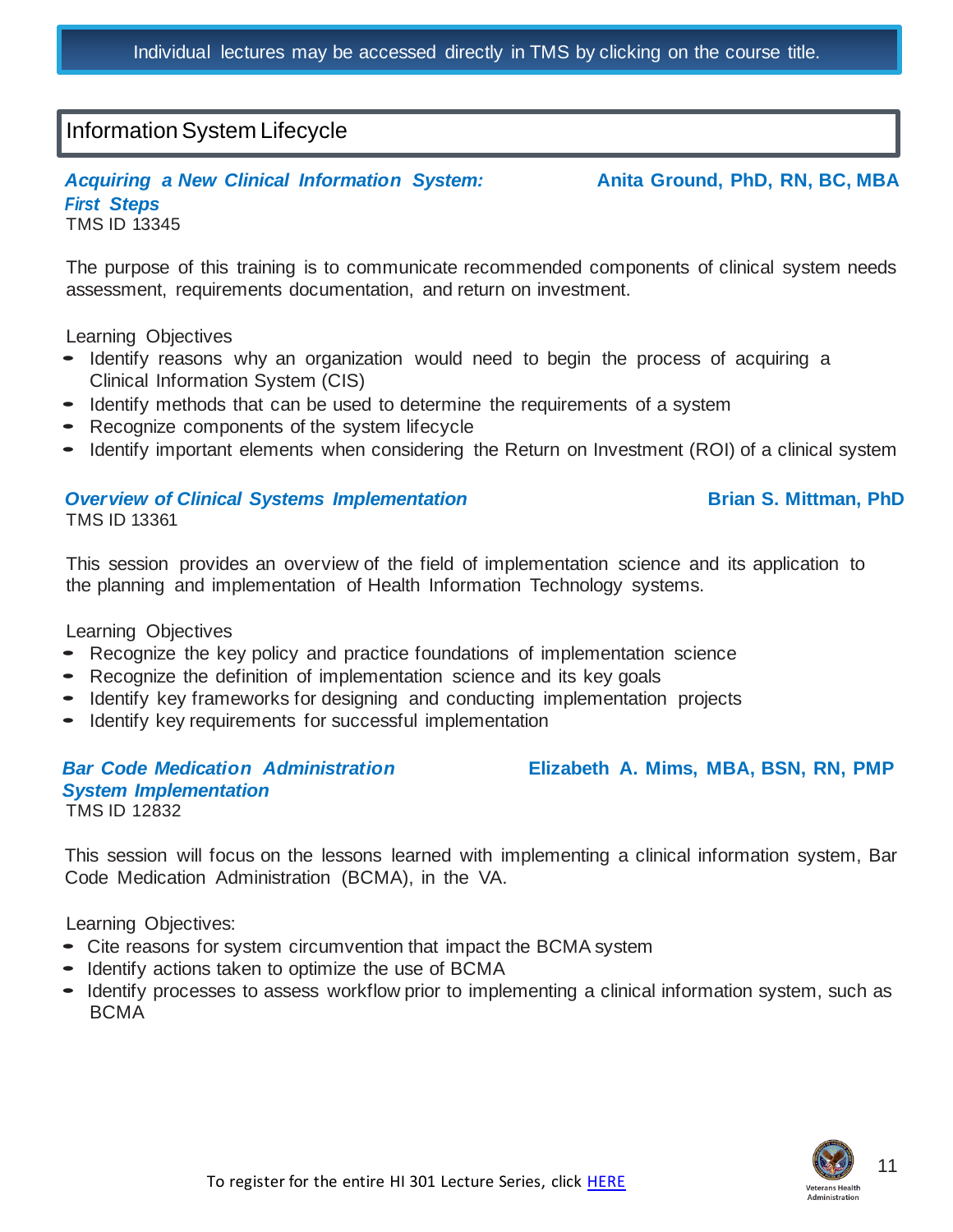#### **[Clinical Information System Testing](https://hcm03.ns2cloud.com/sf/learning?destUrl=https%3a%2f%2fva%2dhcm03%2ens2cloud%2ecom%2flearning%2fuser%2fdeeplink%5fredirect%2ejsp%3flinkId%3dITEM%5fDETAILS%26componentID%3d13347%26componentTypeID%3dVA%26revisionDate%3d1331838720000%26fromSF%3dY&company=VAHCM03) <b>Access Eduardo Miranda, PhD** TMS ID 13347

The purpose of this training is to expose the participants to basic concepts and techniques in software verification.

Learning Objectives:

- Recognize the importance of performing software verification
- Identify different verification approaches
- Recognize the definition of coverage
- Recall examples of basic test case design techniques

*Clinical [Informatics](https://hcm03.ns2cloud.com/sf/learning?destUrl=https%3a%2f%2fva%2dhcm03%2ens2cloud%2ecom%2flearning%2fuser%2fdeeplink%5fredirect%2ejsp%3flinkId%3dITEM%5fDETAILS%26componentID%3d13346%26componentTypeID%3dVA%26revisionDate%3d1331824980000%26fromSF%3dY&company=VAHCM03) System Evaluation* **Cynthia S. Gadd, PhD, MBA, MS, FACMI**

TMS ID 13346

The purpose of this training is to understand what health informatics technology evaluation is all about and why we should care. We will focus on the most common evaluation questions and some generic study types to address them.

Learning Objectives:

- Recognize the dimensions on which clinical information resources can be evaluated
- Recall the process used to design and conduct evaluation studies and to analyze results
- Identify the characteristics of common methodological approaches and the circumstances under which each can be used

#### *Disaster [Recovery](https://hcm03.ns2cloud.com/sf/learning?destUrl=https%3a%2f%2fva%2dhcm03%2ens2cloud%2ecom%2flearning%2fuser%2fdeeplink%5fredirect%2ejsp%3flinkId%3dITEM%5fDETAILS%26componentID%3d13354%26componentTypeID%3dVA%26revisionDate%3d1331839080000%26fromSF%3dY&company=VAHCM03)* **Peter Whitson and Steven Kastin, MD**

TMS ID 13354

To acquaint the audience with the fundamental components of the restoration of data availability and information technology services in the event of a disaster or other significant disruption. Equipped with an understanding of the various considerations and implications, informaticists and other healthcare experts can lend critical insight into the proactive planning, trade-off decisions and execution involved.

- Recognize drivers and rationale behind Disaster Recovery (DR) planning
- Identify elements of DR planning
- Identify at least three disaster recovery approaches
- Identify important considerations for effective data replication
- Recall tenets of recovery execution

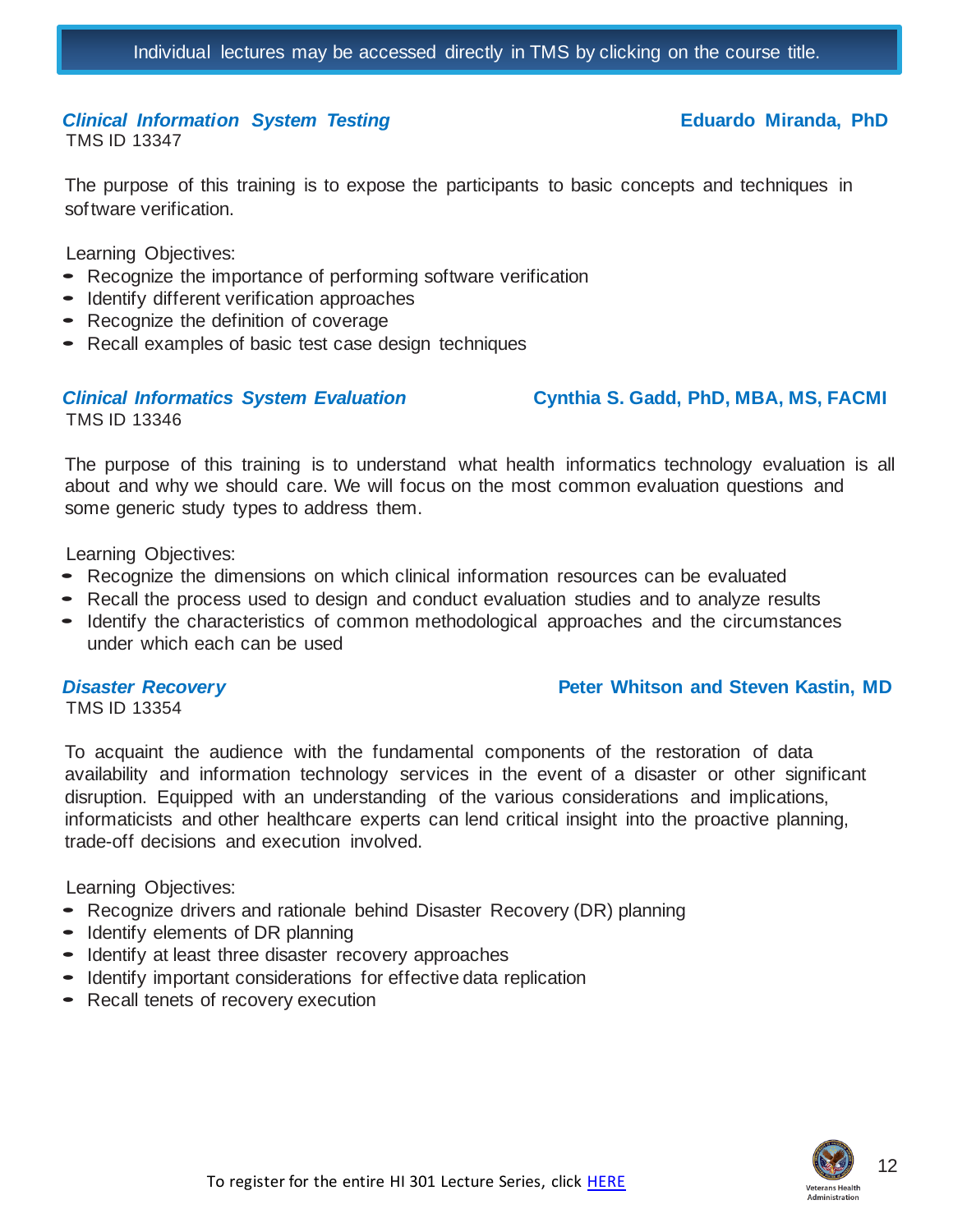## Leading and Managing Change

#### *[Leadership](https://hcm03.ns2cloud.com/sf/learning?destUrl=https%3a%2f%2fva%2dhcm03%2ens2cloud%2ecom%2flearning%2fuser%2fdeeplink%5fredirect%2ejsp%3flinkId%3dITEM%5fDETAILS%26componentID%3d13221%26componentTypeID%3dVA%26revisionDate%3d1331045100000%26fromSF%3dY&company=VAHCM03) Models, Processes and Practices* **Mark Frisse, MD, MS, MBA, FACMI** TMS ID 13221

Examine Information Technology (IT) leadership models, policies, and practices among different organizations caring for the same patient, compare these approaches to what you know about leadership within a single enterprise or facility, and complement introductory work, as well as discussions concerning effective teams, communication, and other related topics.

Learning Objectives:

- Identify key factors contributing to the success or failure of major Information Technology (IT) initiatives
- Describe key ways in which leadership is exercised in major IT initiatives

#### *Effective [Interdisciplinary](https://hcm03.ns2cloud.com/sf/learning?destUrl=https%3a%2f%2fva%2dhcm03%2ens2cloud%2ecom%2flearning%2fuser%2fdeeplink%5fredirect%2ejsp%3flinkId%3dITEM%5fDETAILS%26componentID%3d13223%26componentTypeID%3dVA%26revisionDate%3d1331045220000%26fromSF%3dY&company=VAHCM03) Teams* **Karen Hughart, MSN, RN-BC**

TMS ID 13223

The purpose of this training is to provide an introduction to the importance of effective Project Teams in successful Informatics Change Processes including assembling the right team and managing the team for optimum effectiveness.

- Examples from successful change processes will be used to illustrate principles presented
- Four areas of focus for Human Resource Management of an effective team
- Three key tasks required to ensure team productivity and effectiveness
- Three Key Phases of Meeting planning and execution
- Three techniques for managing group deliberations and decision-making

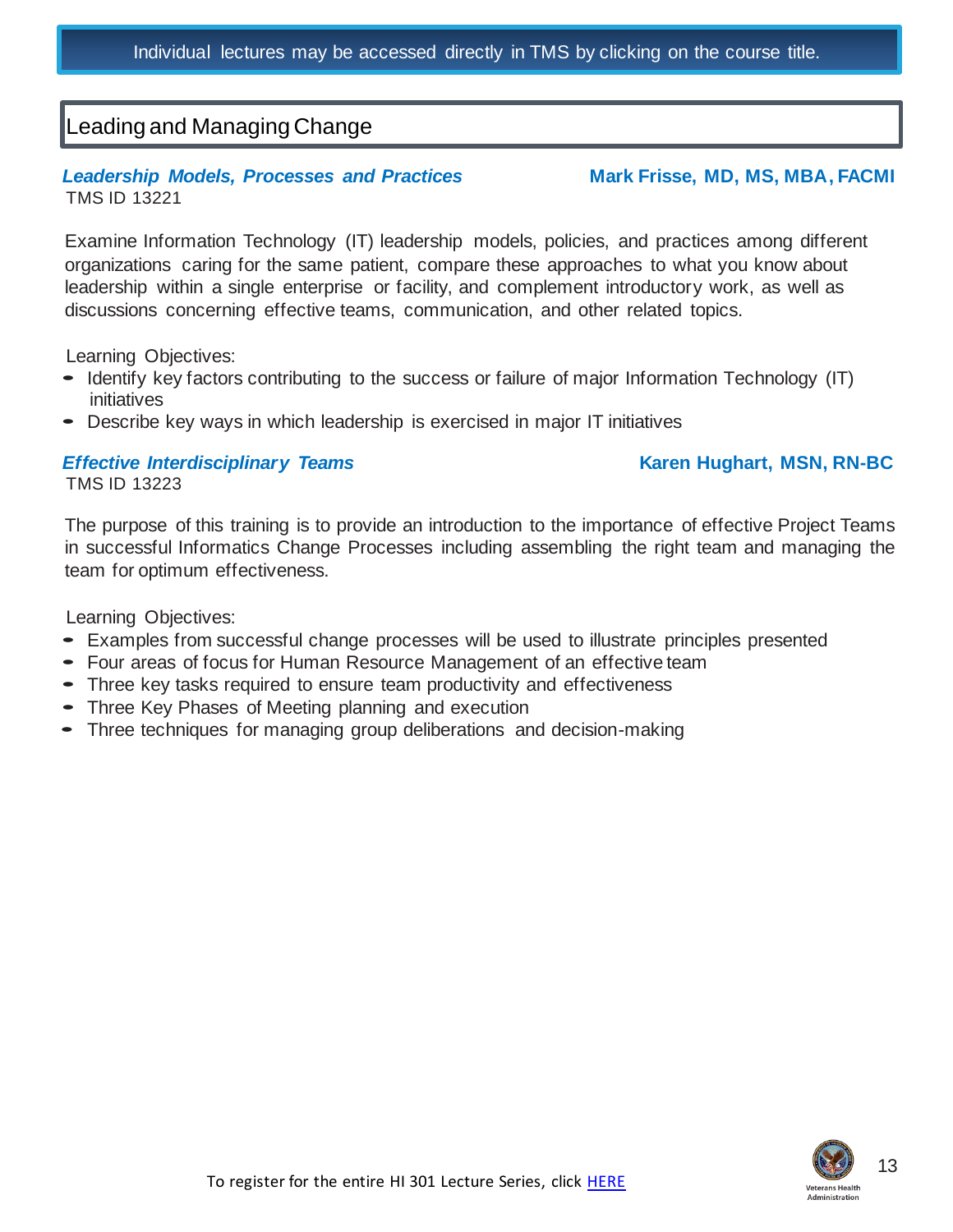# TMS ID 13220

The purpose of this module is to discuss communication in informatics as it relates to the workplace and clinical systems implementation.

Learning Objectives:

- Recognize workplace communication using models, theories, and examples
- Identify ways clinical systems impact communication using themes from fieldwork

*Theory and Overview of Project [Management](https://hcm03.ns2cloud.com/sf/learning?destUrl=https%3a%2f%2fva%2dhcm03%2ens2cloud%2ecom%2flearning%2fuser%2fdeeplink%5fredirect%2ejsp%3flinkId%3dITEM%5fDETAILS%26componentID%3d13222%26componentTypeID%3dVA%26revisionDate%3d1331044920000%26fromSF%3dY&company=VAHCM03) & Planning* **John Cable, RA, PMP** TMS ID 13222

The purpose of this module is to introduce you to some of the basic concepts of project management that are relevant to all types of projects.

Learning Objectives:

- Recognize the project management life cycle
- Identify the role of project initiation and its key elements
- Identify the role of project planning
- Recall where to look for project management standards and information

#### *[Implementing](https://hcm03.ns2cloud.com/sf/learning?destUrl=https%3a%2f%2fva%2dhcm03%2ens2cloud%2ecom%2flearning%2fuser%2fdeeplink%5fredirect%2ejsp%3flinkId%3dITEM%5fDETAILS%26componentID%3d13248%26componentTypeID%3dVA%26revisionDate%3d1331155920000%26fromSF%3dY&company=VAHCM03) Project Management at VA* **Dan Carroll, MBA** TMS ID 13248

The purpose of this module is to provide orientation to the project management best practices used in VA's Office of Information and Technology (OIT).

Learning Objectives:

- Recognize the differences between two common project management models
- Recall the most common traits of failed information Technology (IT) projects
- Identify some of the best practices for project management used in VA

*Change [Management](https://hcm03.ns2cloud.com/sf/learning?destUrl=https%3a%2f%2fva%2dhcm03%2ens2cloud%2ecom%2flearning%2fuser%2fdeeplink%5fredirect%2ejsp%3flinkId%3dITEM%5fDETAILS%26componentID%3d12841%26componentTypeID%3dVA%26revisionDate%3d1329838680000%26fromSF%3dY&company=VAHCM03) Summary:* **Nancy Lorenzi, MLS, MA, PhD, FACMI**

*[Adoption Strategy;](https://www.tms.va.gov/plateau/user/deeplink_redirect.jsp?linkId=ITEM_DETAILS&componentID=12841&componentTypeID=VA&revisionDate=1329838680000) Gaining Provider Buy-in for EHRs Best Practice***s** TMS ID 12841

The purpose of this presentation is to discuss why IT system failures occur, why we resist change, and to introduce models of implementation containing best practice elements for change adoption.

Learning Objectives:

- Identify why IT system failures occur
- Recognize resistance to change
- Recognize elements of three implementation models:
	- Rogers Diffusion Model
	- <sup>A</sup> Bridge/Chasm Diffusion Model
	- Technology Adoption Model

To register for the entire HI 301 Lecture Series, click [HERE](https://hcm03.ns2cloud.com/sf/learning?destUrl=https%3a%2f%2fva%2dhcm03%2ens2cloud%2ecom%2flearning%2fuser%2fdeeplink%5fredirect%2ejsp%3flinkId%3dCURRICULA%26qualID%3dEES%2d019%26fromSF%3dY&company=VAHCM03)



## *[Communication](https://hcm03.ns2cloud.com/sf/learning?destUrl=https%3a%2f%2fva%2dhcm03%2ens2cloud%2ecom%2flearning%2fuser%2fdeeplink%5fredirect%2ejsp%3flinkId%3dITEM%5fDETAILS%26componentID%3d13220%26componentTypeID%3dVA%26revisionDate%3d1331044440000%26fromSF%3dY&company=VAHCM03) in Informatics* **Joan S. Ash, PhD, MS, MBA, FACMI**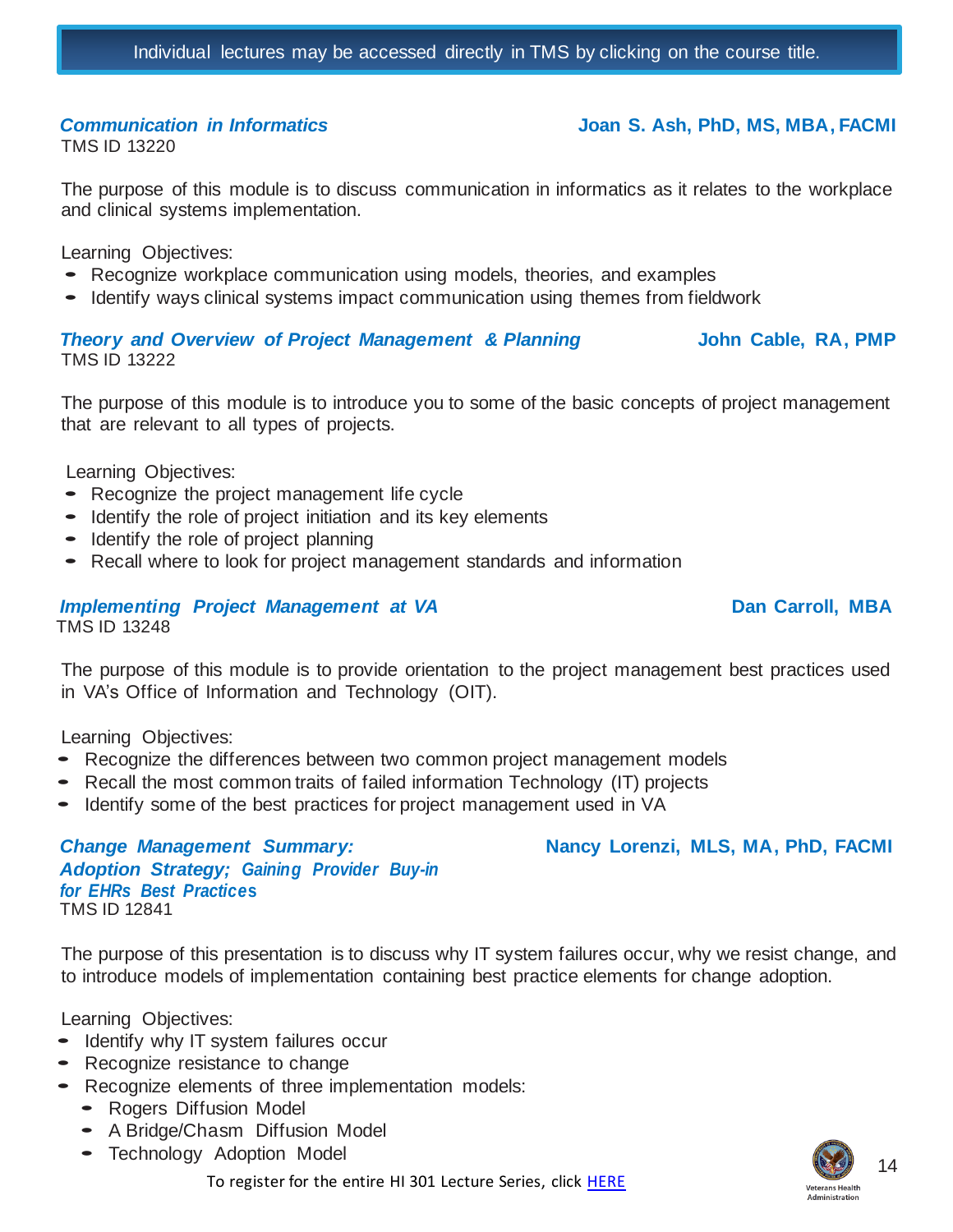Individual lectures may be accessed directly in TMS by clicking on the course title. The course title  $\alpha$ 

## *Certificate of Completion for the Lecture Series*

A special *Certificate of Completion* is available in recognition of successful completion of the VA Health Informatics Lecture Series (301), consisting of 37 lectures by renowned informaticians, clinicians, researchers and educators.

In order to access and print the certificate, search in TMS for Item 15352 "Health Informatics Lecture Series (301) Certificate of Completion" or click [HERE](https://hcm03.ns2cloud.com/sf/learning?destUrl=https%3a%2f%2fva%2dhcm03%2ens2cloud%2ecom%2flearning%2fuser%2fdeeplink%5fredirect%2ejsp%3flinkId%3dITEM%5fDETAILS%26componentID%3d15352%26componentTypeID%3dVA%26revisionDate%3d1349367000000%26fromSF%3dY&company=VAHCM03)

### *Supplemental Lectures*

#### *[Biomedical Engineering for Informaticists](https://hcm03.ns2cloud.com/sf/learning?destUrl=https%3a%2f%2fva%2dhcm03%2ens2cloud%2ecom%2flearning%2fuser%2fdeeplink%5fredirect%2ejsp%3flinkId%3dITEM%5fDETAILS%26componentID%3d19221%26componentTypeID%3dVA%26revisionDate%3d1380636120000%26fromSF%3dY&company=VAHCM03)* **Richard Ivnik, MS, CCE** TMS ID 19221

The purpose of this training is to provide a basic understanding of the roles, responsibilities and functions of Biomedical Engineering (BME) in the VA and how the relationship with Biomedical Engineering and Informatics is extremely important for the future of healthcare.

Learning Objectives:

- Describe the role, responsibilities and functions of Biomedical Engineering in the VA;
- Explain the healthcare technologies Biomedical Engineering manages;
- Discuss the relationship between Biomedical Engineering and Informatics; and
- Identify opportunities for collaboration between Biomedical Engineering, Informatics and the Office of Information & Technology (OI&T).

#### *[The Role of Pharmacists in the Field of Informatics](https://hcm03.ns2cloud.com/sf/learning?destUrl=https%3a%2f%2fva%2dhcm03%2ens2cloud%2ecom%2flearning%2fuser%2fdeeplink%5fredirect%2ejsp%3flinkId%3dITEM%5fDETAILS%26componentID%3d19338%26componentTypeID%3dVA%26revisionDate%3d1381853640000%26fromSF%3dY&company=VAHCM03)* **Brent I. Fox, PharmD, PhD** TMS ID 19338

The purpose of this knowledge based training is to provide an overview and introduction to the concept of "informatics" and the field of Clinical Informatics, as well as a review of key turning points in the evolution of the field from the perspective of one of the pioneers of Clinical Informatics. This training module will introduce the field of Informatics and describe the role of Pharmacy Informatics in ensuring safe and effective medication management, including various roles for Pharmacists and Technicians.

- State an accepted definition of Informatics;
- Describe the role of informatics as a tool to improve medication management safety and efficacy;
- Identify forces driving the growing importance of informatics and technology as tools to improve medication management; and
- Differentiate between Pharmacy Informatics as a practice and as a tool to support <sup>a</sup> practice.